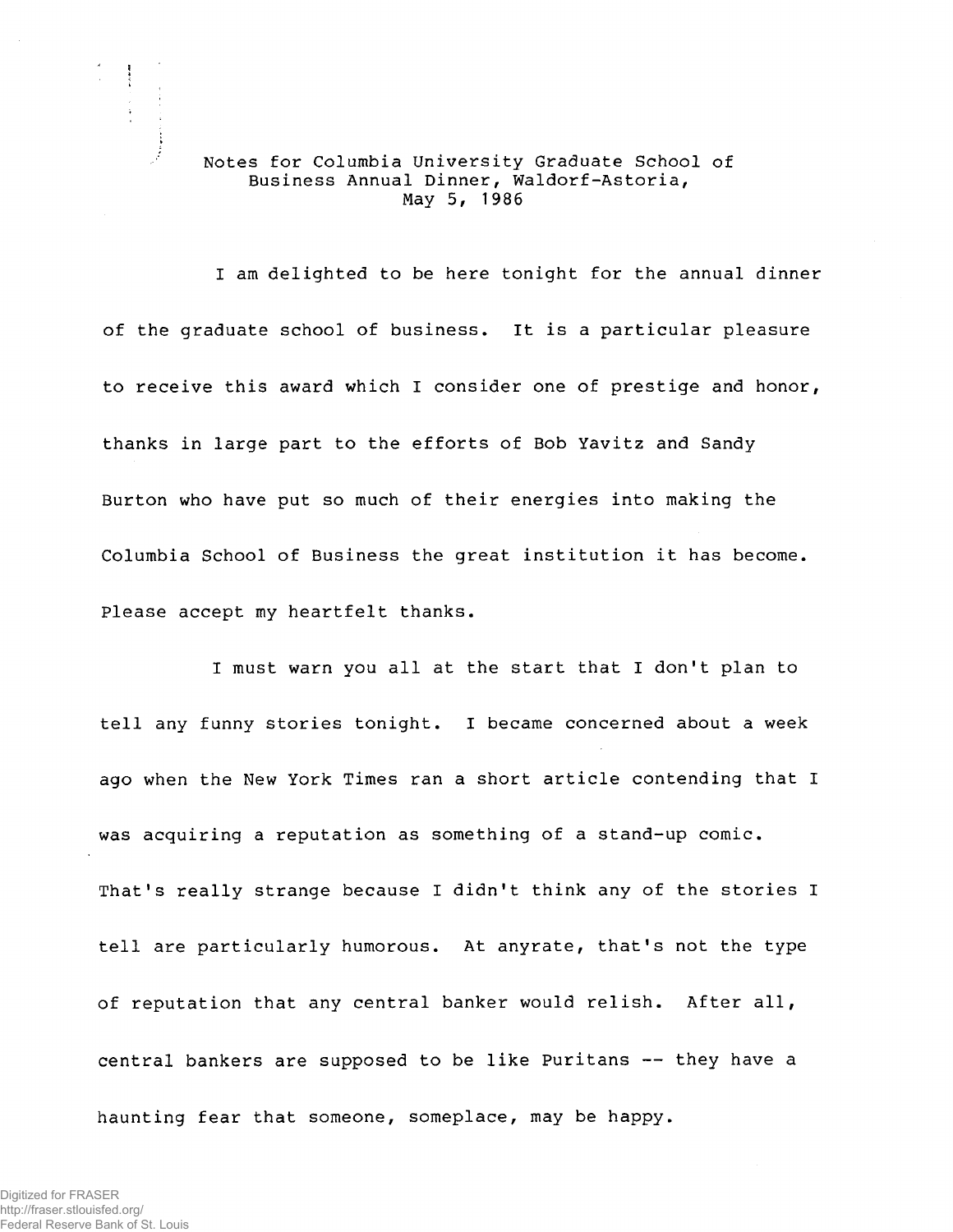My remarks tonight will be brief. I would like to leave you with a few thoughts about the economy and why we should not be complacent about it. Many people are feeling pretty good about the economy right now, despite the obvious imbalances and obstacles. But lest you all think I'm too upbeat about conditions let me quickly remind you that the dollar has declined about 35 percent over the past year, industrial production is flat, the farm and energy sectors have problems and the United States is carrying too much of the load in the world economy. On balance, however, there is well-founded confidence in our longerrun prospects and confidence that we can sustain and consolidate our gains. But the outlook is one of both good and bad news.

A. The Good Signs

1. Fourth year of expansion; more people employed; accomplished without any pick-up in inflation; no sign of downturn.

2. Favorable impact of oil price developments.

 $-2-$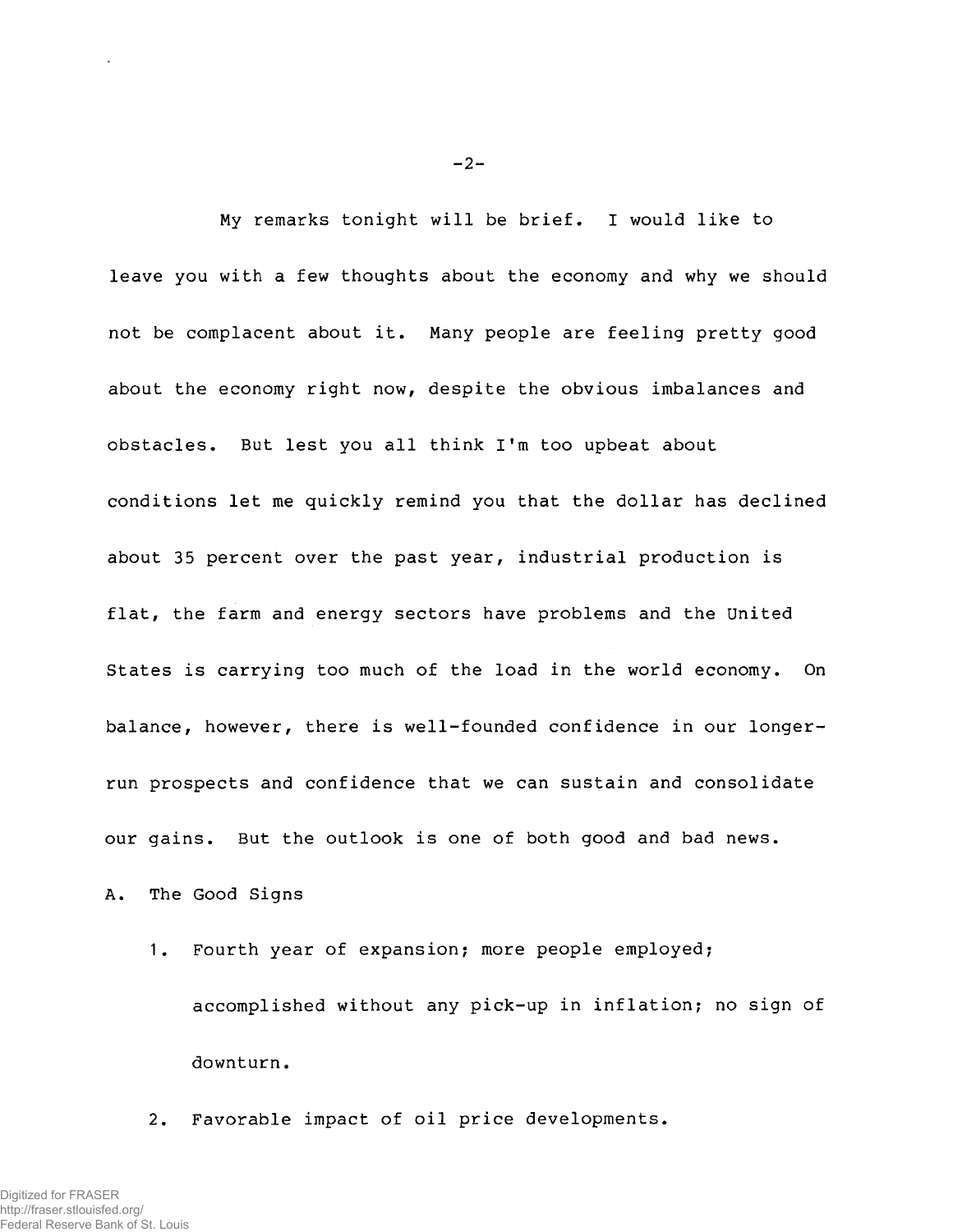3. Ebullience in financial markets.

4. Developments in industry — inventories; wage restraint; improvement in competitive positions.

5. Interest rate developments (and cooperative actions).

All of these forces, in combination, help provide the solid base for sustained growth and greater price stability.

- B. But I also Get Paid To Worry. Let me now play the Puritan lest our partying and cheering get out of hand:
	- 1. There are still imbalances, pressure points and strains.
	- 2. The downside of lower oil prices on oil companies,

foreign energy producers, financial institutions.

3. The farm economy.

4. Over-building and see-through offices.

5. Increase in indebtedness.

C. All of this points to a mixed picture and to several

fundamental unresolved problems:

Digitized for FRASER http://fraser.stlouisfed.org/ Federal Reserve Bank of St. Louis  $-3-$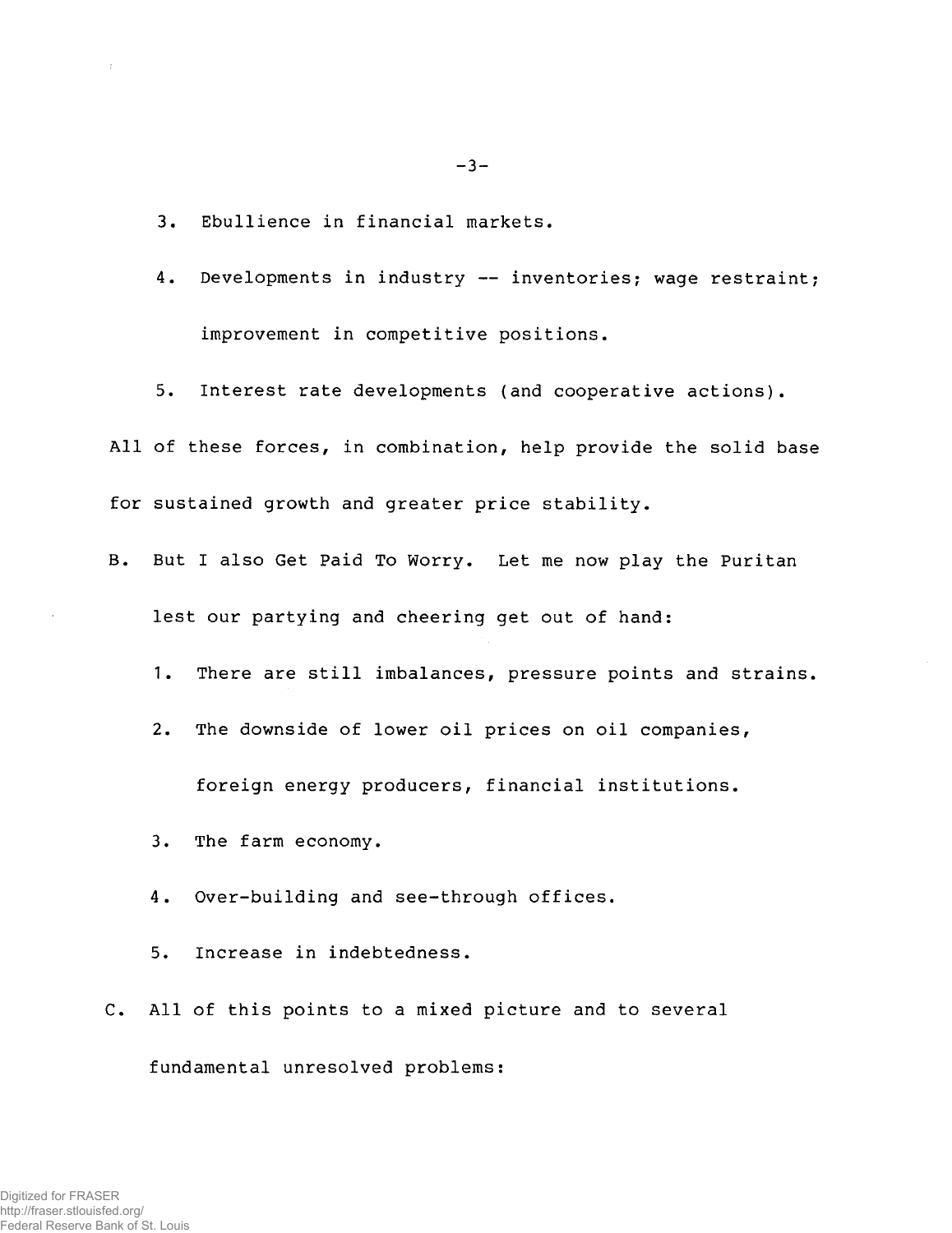- D. Other problems
	- 1. LDC debt marshalling the will and effort to make fundamental policy changes at home and to regain creditworthiness.
	- 2. Political strains caused by trade deficits, borrowing, inadequate growth. Economic imbalances must be dealt with at source to avoid the political pots boiling over.
	- 3. Siren of protectionism.
	- 4. Solutions:
		- a. Recognition of need for discipline plus margin of external financing.
		- b. Baker plan.
		- c. World Bank and regional development bank lending.
		- d. Years of good growth.

Can we, as nations, collectively, find the common ground to solve these problems? I think the answer is yes. It will take a very strong cooperative effort among borrowers, banks, international